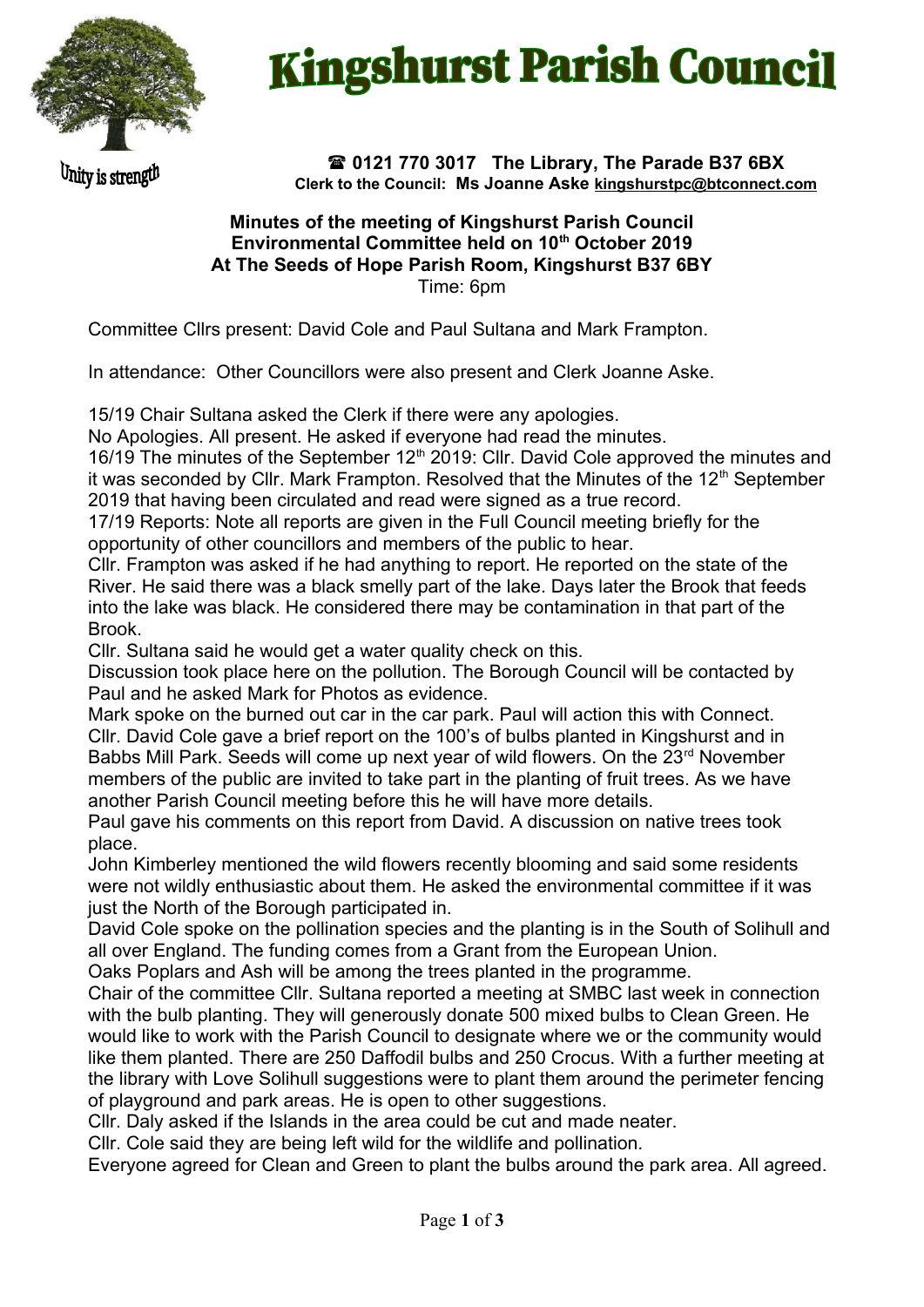Chair Sultana spoke on a email regarding the possibility of having Electrical Vehicle Points on the premises of the Pavilions car park. This was after a conversation with Cllr. Marcus Brain. Discussion on this item took place. Further information was necessary before any decisions can be made by the tenant.

Chair of the KPC Cllr. Follows spoke here and said another power line is to be put into the premises of the Pavilions and additional power could be placed in and looked at for the purpose of Car points for changing electrical vehicles.

Cllr. Sultana spoke on the litter picking and the groups that volunteer in the area. 80 black bags recently were filled by the groups. He gave details of a litter picks for a future date. Paul spoke on a quiet period of ASB in and around the park of Babb's Mill.

Paul reported he did a two hour teaching session at a local school with year 7 and year 8 students. A Communitie's Champion Class is visualised and litter picking equipment was donated for weekly community letter picking in and around the community weekly in Kingshurst. He asked if the KPC had any particular areas they would consider for the Academy. He hopes the young will engage with the elderly in the community.

Discussion of litter took place here on the education of getting people not to drop litter. Paul and Marcus are engaged with the schools to educate the problems of dropping litter. Paul said they have got 25 students from the academy that will weekly do a litter pick in the community for at least one hour. Its hoped these pupils will help one another see the difference it makes.

John Kimberley asked if an obvious area in the Parade and Redwood house could be considered. This would help with the elderly residents.

Paul mentioned here regarding cigarette butts. He showed a picture to those present of a ballot type box placed on a lamp post, where cigarette nubs can be placed to show which of the two options for example a play ground or a community garden. The amount of nubs would determine which project the residents would prefer. It is hoped North Solihull will place one of these boxes just outside the Parade opposite the Park. The KPC agreed this would be a good location along within the Parade.

Fines of £100 were spoken here from the enforcement officers.

Paul mentioned next, the Youth and Community centre, a meeting at 2.30pm tomorrow. An offer to the KPC members to attend the meeting would be helpful as its in the final stages of completion to use. He said its important the space is used.

Chair Follows said that Marcus Brain had offered the upstairs for the Parish Council to use as storage. He did say it is not secure for the records and items owned by the KPC. Alvin will go along to look at the space.

Cllr. Hinsley spoke here on the discussion he has had regarding the ground floor area being suitable for an office of the KPC.

David Cole said it best that everyone comes along and has a look at the space.

Paul spoke on the use for residents having a community centre before it's developed. Discussions took place on the decoration and general cosmetic appearance of the centre and also why it was abandoned in the first place.

At this point John Kimberley asked that the committee close their report as it had gone over by 40 minutes. The finance committee meeting should have started at 6.30pm. One member of the public had arrived.

David Cole thanked everyone present for the help towards the impact the council has had on the input it feeds back to the public and SMBC.

Chair of Environment apologised for over running the committee reports and closed the meeting.

18 /19 Public Participation – No time for participation.

19/19 Next meeting is scheduled for November  $14<sup>th</sup>$  2019 at 6pm in the Seeds of Hope Parish Room.